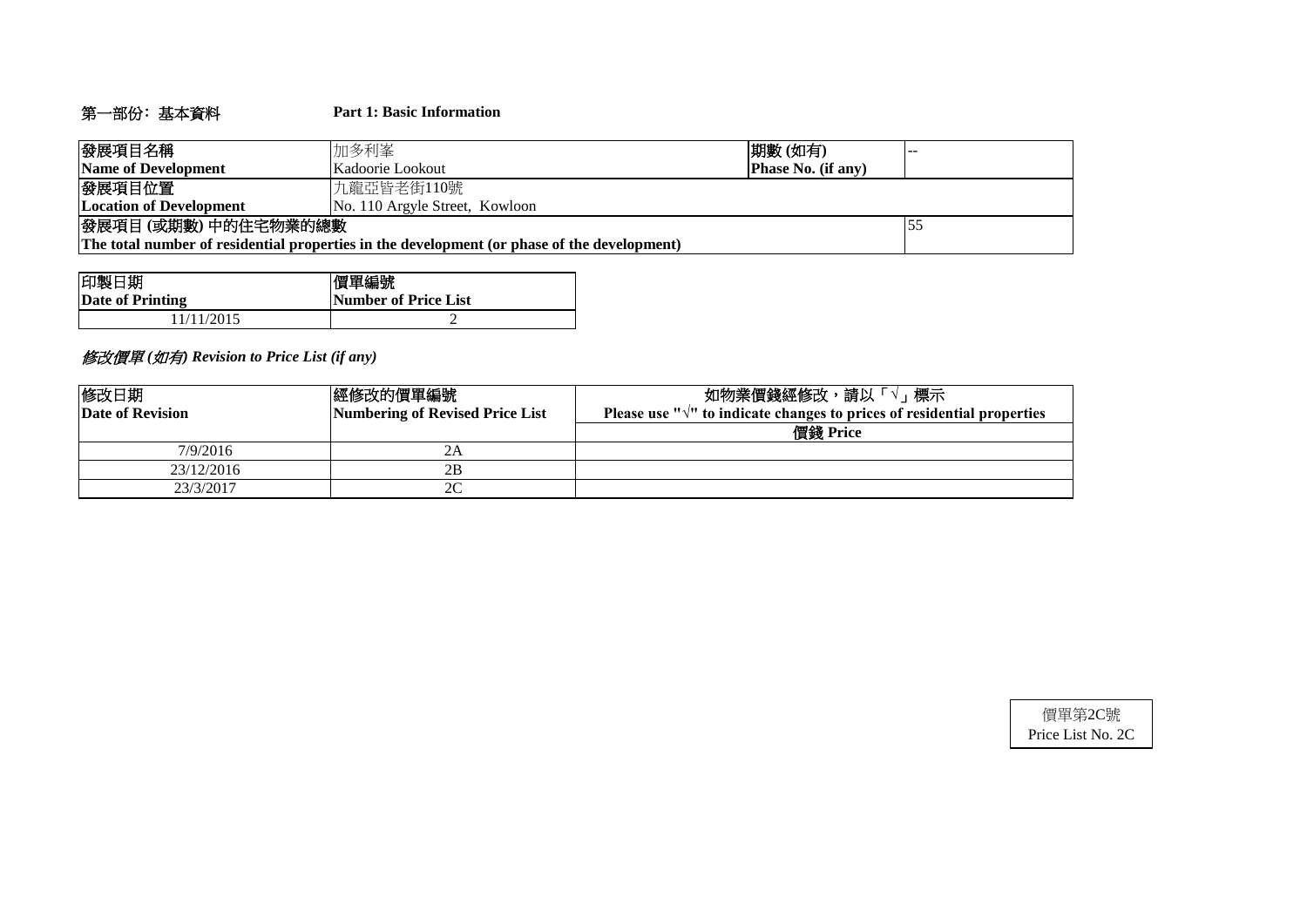# 第二部份﹕面積及售價資料 **Part 2: Information on Area and Price**

| <b>Residential</b> | 物業的描述<br><b>Description of</b><br><b>Property</b> | 實用面積<br>(包括露台,工作平台及陽台(如有)<br>平方米(平方呎)                                                       | 售價<br>(元)           | 實用面積<br>每平方米/呎售價<br>元,每平方米<br>(元,每平方/呎)     | 其他指明項目的面積(不計算入實用面積)<br>Area of other specified items (Not included in the Saleable Area)<br>平方米(平方呎)<br>sq. metre (sq.ft.) |                      |                                                  |                      |                |                  |                   |                  |                          |       |
|--------------------|---------------------------------------------------|---------------------------------------------------------------------------------------------|---------------------|---------------------------------------------|----------------------------------------------------------------------------------------------------------------------------|----------------------|--------------------------------------------------|----------------------|----------------|------------------|-------------------|------------------|--------------------------|-------|
| 樓層                 | 單位                                                | <b>Saleable Area</b><br>(including Balcony, Utility Platform and Verandah, if any)          | <b>Price</b><br>\$) | <b>Unit Rate of</b><br><b>Saleable Area</b> | 空調機房                                                                                                                       | 窗台                   | 閣樓                                               | 平台                   | 花園             | 停車位              | 天台                | 梯屋               | 前庭                       | 庭院    |
| Floor              | Unit                                              | sq. metre (sq. ft.)                                                                         |                     | \$ per sq. metre<br>$$$ per sq. ft.)        | Air-<br>conditioning<br>plant room                                                                                         | <b>Bay</b><br>window |                                                  | Cockloft   Flat roof | Garden         | Parking<br>space | Roof              | <b>Stairhood</b> | <b>Terrace</b>           | Yard  |
| 6                  | $A^*$                                             | 81.469<br>(877)<br>0.000<br>露台 Balcony:<br>(0);<br>0.000<br>(0)<br>工作平台 Utility Platform:   | 21,165,000          | 259,792<br>(24, 133)                        | $-$                                                                                                                        | 1.941<br>(21)        | $\sim$                                           | 45.352<br>(488)      | $ -$           | $---$            | $---$             | $--$             | $---$                    | $--$  |
| 6                  | $B^*$                                             | 85.221<br>(917)<br>0.000<br>露台 Balcony:<br>(0);<br>(0)<br>工作平台 Utility Platform:<br>0.000   | 22,889,000          | 268,584<br>(24,961)                         | $-$                                                                                                                        | 2.563<br>(28)        | $--$                                             | 29.400<br>(316)      | $--$           | $-$              | $---$             | $---$            | $- -$                    | $--$  |
| 6                  | $\mathsf{C}$                                      | (511)<br>47.476<br>0.000<br>露台 Balcony:<br>(0);<br>0.000<br>(0)<br>工作平台 Utility Platform:   | 11,328,000          | 238,605<br>(22, 168)                        | $---$                                                                                                                      | 2.450<br>(26)        | $--$                                             | 3.743<br>(40)        | $\overline{a}$ | $--$             | $---$             | $-$              | $-$                      | $---$ |
| $\overline{7}$     | $A^*$                                             | 85.419<br>(919)<br>2.450<br>露台 Balcony:<br>(26);<br>1.500<br>工作平台 Utility Platform:<br>(16) | 19,038,000          | 222,878<br>(20,716)                         | $-$                                                                                                                        | 1.941<br>(21)        | $--$                                             | $ -$                 | $\overline{a}$ | $-$              | $--$              | $- -$            | $-$                      | $---$ |
| $\overline{7}$     | $B^*$                                             | 89.221<br>(960)<br>2.500<br>露台 Balcony:<br>(27);<br>1.500<br>工作平台 Utility Platform:<br>(16) | 20,038,000          | 224,588<br>(20, 873)                        | $\mathcal{L}(\mathcal{L})$                                                                                                 | 2.563<br>(28)        | $--$                                             | $--$                 | $\overline{a}$ | $-$              | $---$             | $---$            | $--$                     | $--$  |
| 10                 | $A^*$                                             | (919)<br>85.419<br>2.450<br>露台 Balcony:<br>(26);<br>工作平台 Utility Platform:<br>1.500<br>(16) | 19,708,000          | 230,722<br>(21, 445)                        | $---$                                                                                                                      | 1.941<br>(21)        | $\overline{\phantom{a}}$                         | $\qquad \qquad -$    | $\rightarrow$  | $--$             | $\qquad \qquad -$ | $---$            | $-$                      | $---$ |
| 10                 | $B^*$                                             | (960)<br>89.221<br>2.500<br>(27);<br>露台 Balcony:<br>工作平台 Utility Platform:<br>1.500<br>(16) | 20,699,000          | 231,997<br>(21,561)                         | $\mathcal{L} = \mathcal{L}$                                                                                                | 2.563<br>(28)        | $\hspace{0.1em} -\hspace{0.1em} -\hspace{0.1em}$ | $--$                 | $-$            | $--$             | $\qquad \qquad -$ | $--$             | $--$                     | $---$ |
| 15                 | $B^*$                                             | 89.221<br>(960)<br>2.500<br>露台 Balcony:<br>(27);<br>工作平台 Utility Platform:<br>1.500<br>(16) | 22,355,000          | 250,558<br>(23, 286)                        | $\mathcal{L} = \mathcal{L}$                                                                                                | 2.563<br>(28)        | $\overline{\phantom{a}}$                         | $--$                 | $--$           | $--$             | $--$              | $--$             | $\overline{\phantom{a}}$ | $--$  |
| 22                 | $A^*$                                             | 85.419<br>(919)<br>露台 Balcony:<br>2.450<br>(26);<br>工作平台 Utility Platform:<br>1.500<br>(16) | 23,112,000          | 270,572<br>(25, 149)                        | $\mathcal{L}(\mathcal{L})$                                                                                                 | 1.941<br>(21)        | $- -$                                            | $--$                 | $--$           | $--$             | $--$              | $--$             | $--$                     | $--$  |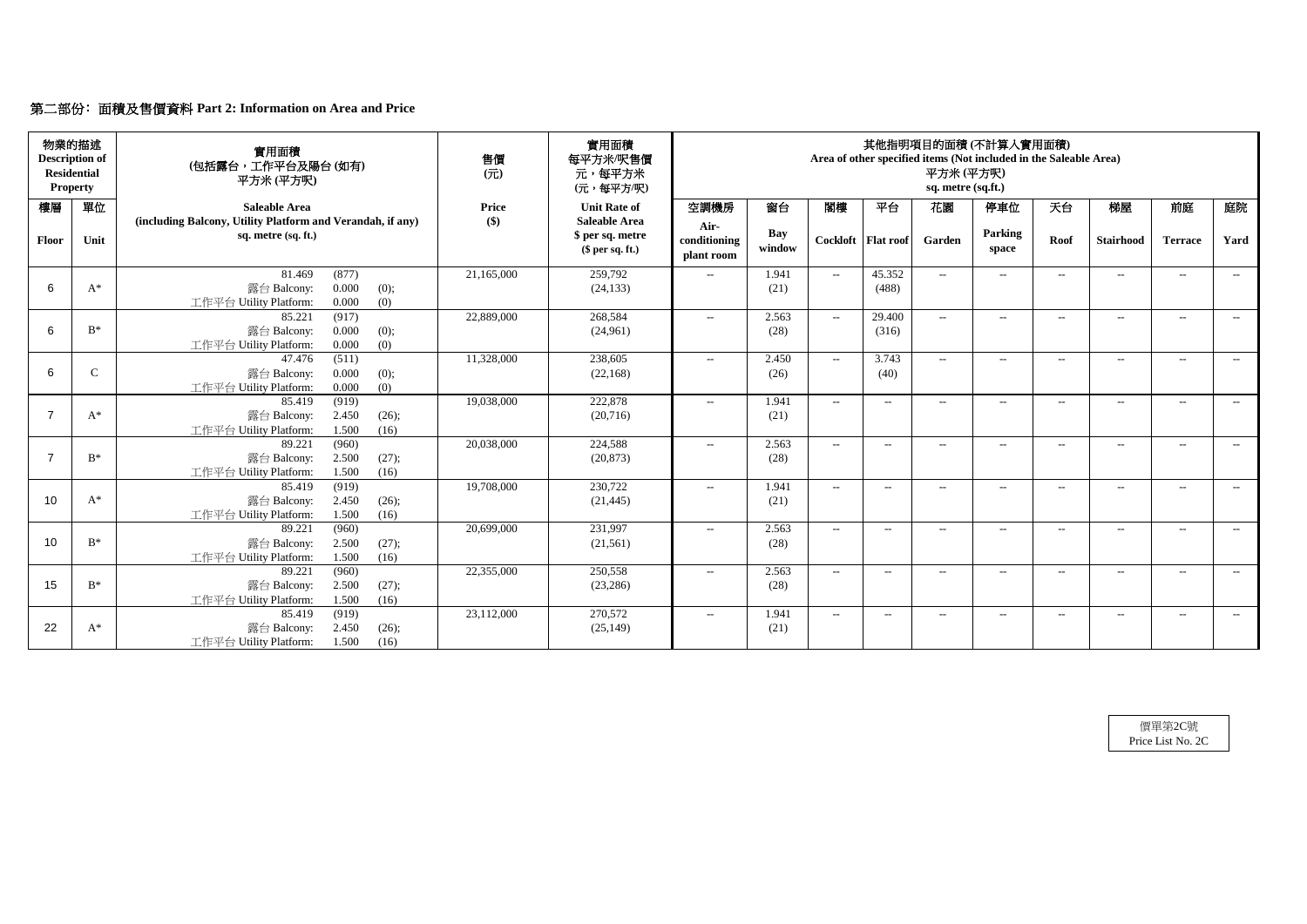|       | 物業的描述<br><b>Description of</b><br><b>Residential</b><br><b>Property</b> | 實用面積<br>(包括露台,工作平台及陽台(如有)<br>平方米 (平方呎)                                                      | 售價<br>$($ $\overrightarrow{\pi}$ $)$ | 實用面積<br>每平方米/呎售價<br>元,每平方米<br>(元,每平方/呎)     | 其他指明項目的面積(不計算入實用面積)<br>Area of other specified items (Not included in the Saleable Area)<br>平方米 (平方呎)<br>sq. metre (sq.ft.) |               |        |                      |        |                  |       |                  |                |       |
|-------|-------------------------------------------------------------------------|---------------------------------------------------------------------------------------------|--------------------------------------|---------------------------------------------|-----------------------------------------------------------------------------------------------------------------------------|---------------|--------|----------------------|--------|------------------|-------|------------------|----------------|-------|
| 樓層    | 單位                                                                      | <b>Saleable Area</b><br>(including Balcony, Utility Platform and Verandah, if any)          | <b>Price</b><br>\$)                  | <b>Unit Rate of</b><br><b>Saleable Area</b> | 空調機房<br>Air-                                                                                                                | 窗台            | 閣樓     | 平台                   | 花園     | 停車位              | 天台    | 梯屋               | 前庭             | 庭院    |
| Floor | Unit                                                                    | sq. metre (sq. ft.)                                                                         |                                      | \$ per sq. metre<br>$$$ per sq. ft.)        | conditioning<br>plant room                                                                                                  | Bay<br>window |        | Cockloft   Flat roof | Garden | Parking<br>space | Roof  | <b>Stairhood</b> | <b>Terrace</b> | Yard  |
|       |                                                                         | 89.221<br>(960)                                                                             | 23,678,000                           | 265,386                                     | $--$                                                                                                                        | 2.563         | $ -$   | $- -$                | $- -$  | $- -$            | $--$  | $--$             | $-$            | $---$ |
| 22    | $B^*$                                                                   | 2.500<br>露台 Balcony:<br>(27);<br>工作平台 Utility Platform:<br>1.500<br>(16)                    |                                      | (24, 665)                                   |                                                                                                                             | (28)          |        |                      |        |                  |       |                  |                |       |
| 23    | $A^*$                                                                   | (919)<br>85.419<br>2.450<br>露台 Balcony:<br>(26);<br>工作平台 Utility Platform:<br>1.500<br>(16) | 23,318,000                           | 272,984<br>(25,373)                         | $---$                                                                                                                       | 1.941<br>(21) | $-$    | $--$                 | $- -$  | $---$            | $-$   | $--$             | $--$           | $--$  |
| 23    | $B^*$                                                                   | 89.221<br>(960)<br>2.500<br>露台 Balcony:<br>(27);<br>1.500<br>工作平台 Utility Platform:<br>(16) | 27,739,000                           | 310,902<br>(28, 895)                        | $---$                                                                                                                       | 2.563<br>(28) | $\sim$ | $--$                 | $- -$  | $---$            | $--$  | $---$            | $--$           | $--$  |
| 25    | $A^*$                                                                   | (919)<br>85.419<br>露台 Balcony:<br>2.450<br>(26);<br>工作平台 Utility Platform:<br>1.500<br>(16) | 23,705,000                           | 277,514<br>(25,794)                         | $--$                                                                                                                        | 1.941<br>(21) | $ -$   | $- -$                | $-$    | $- -$            | $-$   | $--$             | $--$           | $---$ |
| 25    | $B^*$                                                                   | (960)<br>89.221<br>2.500<br>露台 Balcony:<br>(27);<br>1.500<br>工作平台 Utility Platform:<br>(16) | 24,218,000                           | 271,438<br>(25, 227)                        | $--$                                                                                                                        | 2.563<br>(28) | $-$    | $- -$                | $--$   | $- -$            | $- -$ | $--$             | $--$           | $--$  |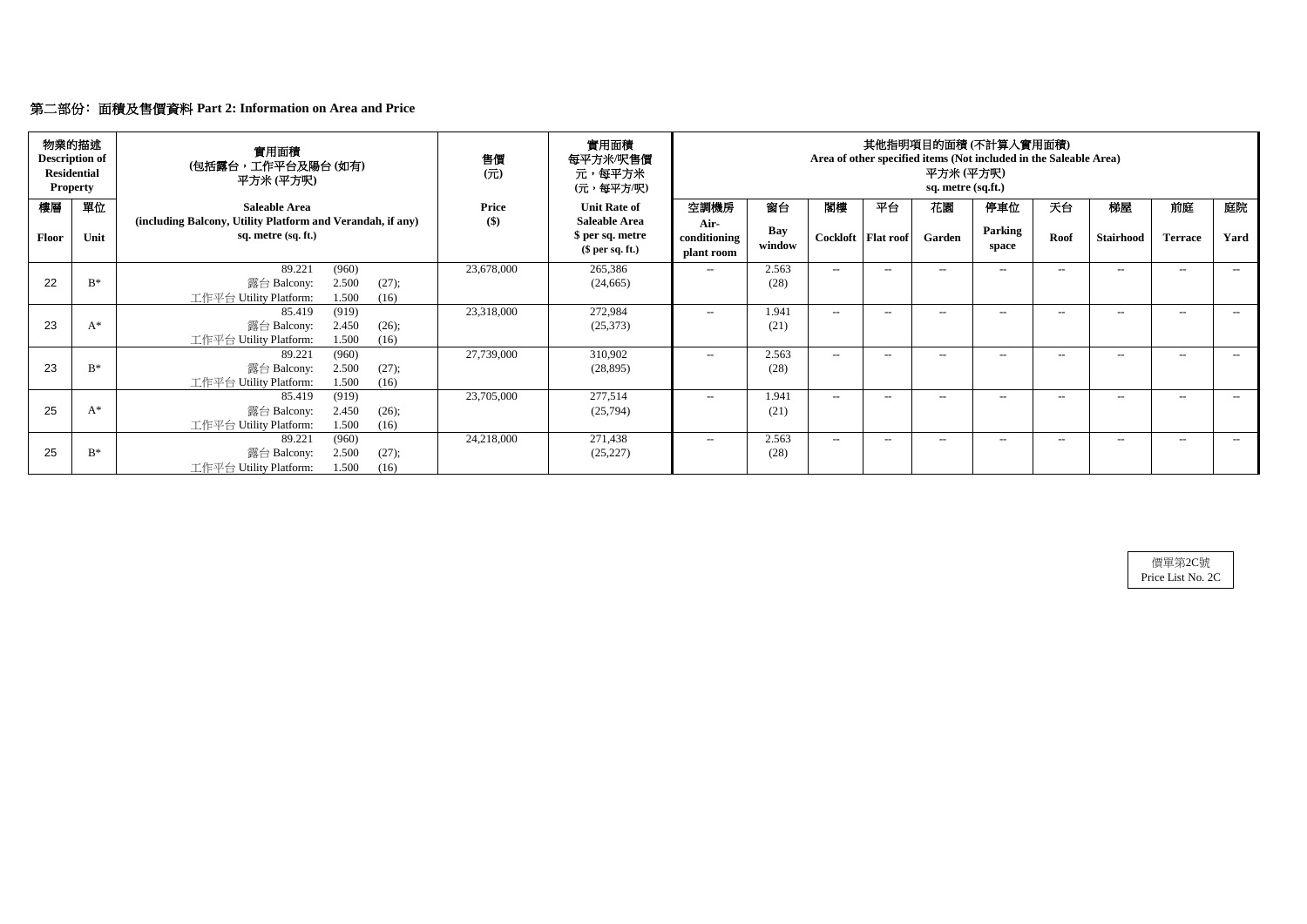#### 第三部份:其他資料 **Part 3: Other Information**

#### 第 53(2)條 / Section 53(2)

- (1) 準買家應參閱發展項目的售樓說明書,以了解該項目的資料。 Prospective purchasers are advised to refer to the sales brochure for the development for information on the development.
- (2) 根據《一手住宅物業銷售條例》第 52(1)條及第 53(2)及(3)條, - According to sections 52(1) and 53(2) and (3) of the Residential Properties (First-hand Sales) Ordinance, –

with the owner. A preliminary deposit of 5% of the purchase price is payable by a person to the owner on entering into a preliminary agreement for sale and purchase in respect of the specified residential property

#### 第 52(1)條 / Section 52(1)

在某人就指明住宅物業與擁有人訂立臨時買賣合約時,該人須向擁有人支付售價的 5%的臨時訂金。

不得就該人沒有簽立買賣合約而針對該人提出進一步申索。 如某人於某日期訂立臨時買賣合約,但沒有於該日期後的 5 個工作日内,就有關住宅物業簽立買賣合約,則 – (i) 該臨時合約即告終止;(ii) 有關的臨時訂金即予沒收;及 (iii) 擁有人

如某人於某日期訂立臨時買賣合約,並於該日期後的 5 個工作日內,就有關住宅物業簽立買賣合約,則擁有人必須在該日期後的 8 個工作日内,簽立該買賣合約。 If a person executes an agreement for sale and purchase in respect of the residential property within 5 working days after the date on which the person enters into the preliminary agreement for sale and purchase, the owner must execute the agreement for sale and purchase within 8 working days after that date.

#### 第 53(3)條 / Section 53(3)

- (3) 實用面積及屬該住宅物業其他指明項目的面積是按《一手住宅物業銷售條例》第 8 條及附表二第 2 部計算得出的。 The saleable area and area of other specified items of the residential property are calculated in accordance with section 8 and Part 2 of Schedule 2 to the Residential Properties (First-hand Sales) Ordinance.
- (4)(i) 註:於本第4節內,「售價」指本價單第二部份表中所列之價錢,而「成交金額」指臨時買賣合約及買賣合約所載之價錢(即售價經計算適用支付條款及折扣後之價錢),因應不 同支付條款及/或折扣按售價計算得出之價目,四捨五入取最近的千位數作為成交金額。

for the failure. agreement for sale and purchase- (i) the preliminary agreement is terminated; (ii) the preliminary deposit is forfeited; and (iii) the owner does not have any further claim against the person If a person does not execute an agreement for sale and purchase in respect of the residential property within 5 working days after the date on which the person enters into the preliminary

the relevant terms of payment and/or applicable discounts on the Price will be rounded to the nearest thousand to determine the Transaction Price. and purchase and the agreement for sale and purchase, i.e. the purchase price after applying the relevant terms of payment and applicable discounts on the Price. The price obtained after applying Note: In this section 4, "Price" means the price set out in the schedule in Part 2 of this price list, and "Transaction Price" means the purchase price set out in the preliminary agreement for sale

支付條款 Terms of payment

以銀行本票或支票繳付。所有本票或支票必須以香港持牌銀行所發出,抬頭必須為賣方律師行"孖士打律師行"。 買方於簽署臨時買賣合約時須繳付相等於售價5%作為臨時訂金,其中港幣\$300,000.00(如選購C單位)或港幣\$600,000.00(如選購A單位或B單位)須以銀行本票繳付,餘款將

shall be issued by a licensed bank in Hong Kong, and shall be made payable to the vendor's solicitors "MAYER BROWN JSM". HK\$600,000.00 (for Unit A or Unit B) shall be paid by a cashier order and the remaining portion of the preliminary deposit can be paid by cashier order or cheque. All cashier orders or cheques Purchasers shall pay the preliminary deposit equivalent to 5% of purchase price upon signing of the preliminary agreement for sale and purchase, of which HK\$300,000.00 (for Unit C) or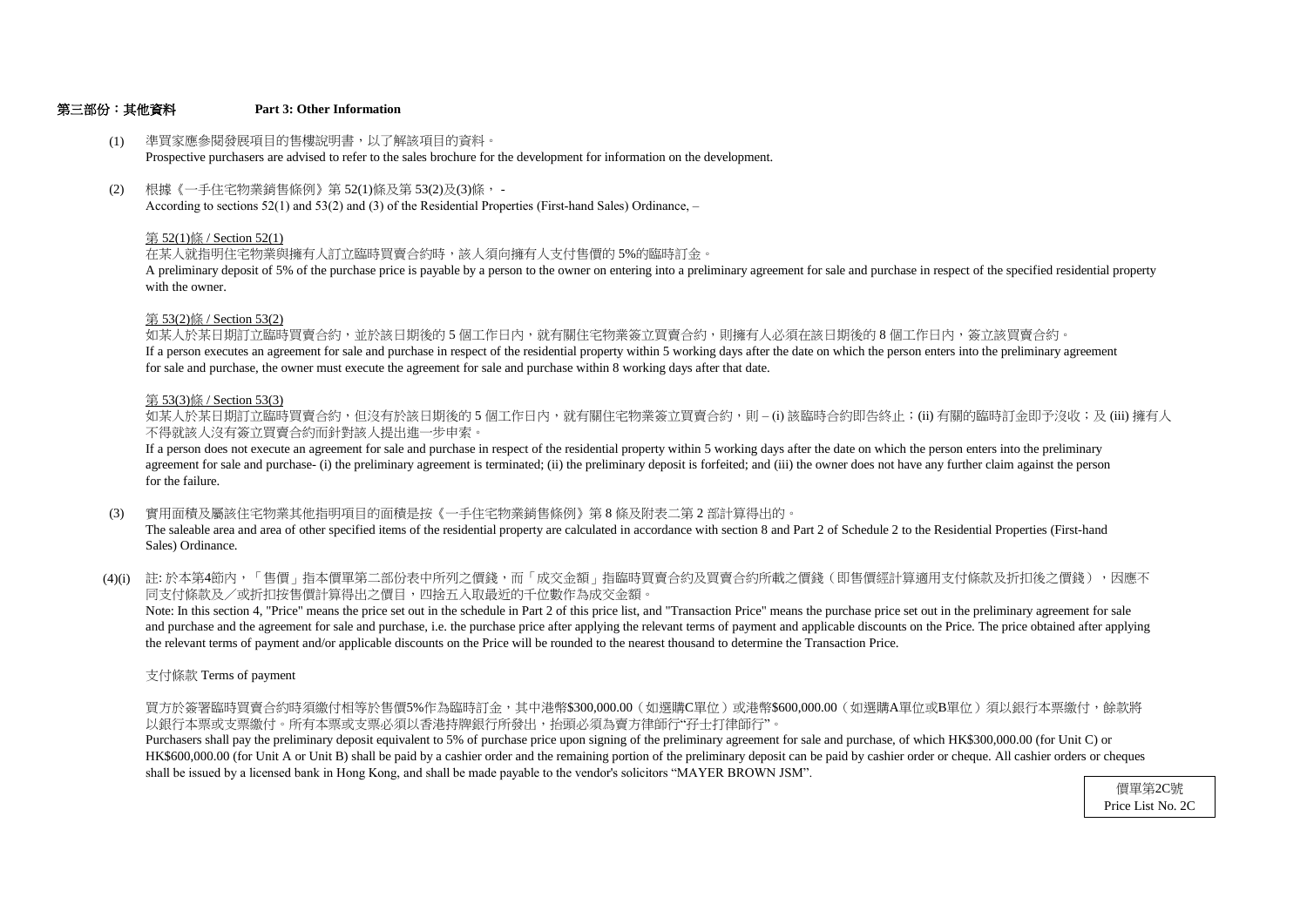### **(a) 90**天付款計劃 **–** 照售價減**3%**

**90-day Payment Plan - 3% discount from the Price**

2) 成交金額 5%( 加付訂金)於買方簽署買賣合約時繳付。 5% of the Transaction Price being Further Deposit shall be paid upon signing of the agreement for sale and purchase.

3) 成交金額 5% (加付訂金)於買方簽署買賣合約後30天內繳付。

5% of the Transaction Price being Further Deposit shall be paid within 30 days after signing of the agreement for sale and purchase.

1)成交金額5%(臨時訂金)於買方簽署臨時買賣合約時繳付,買方須於簽署臨時買賣合約的日期後5個工作日內簽署買賣合約。 5% of the Transaction Price being the Preliminary Deposit shall be paid upon signing of the preliminary agreement for sale and purchase. The agreement for sale and purchase must be signed by the Purchaser within 5 working days thereafter.

4) 成交金額 85%於買方簽署臨時買賣合約後90天內繳付。 85% of the Transaction Price shall be paid within 90 days after the Purchaser signing the preliminary agreement for sale and purchase.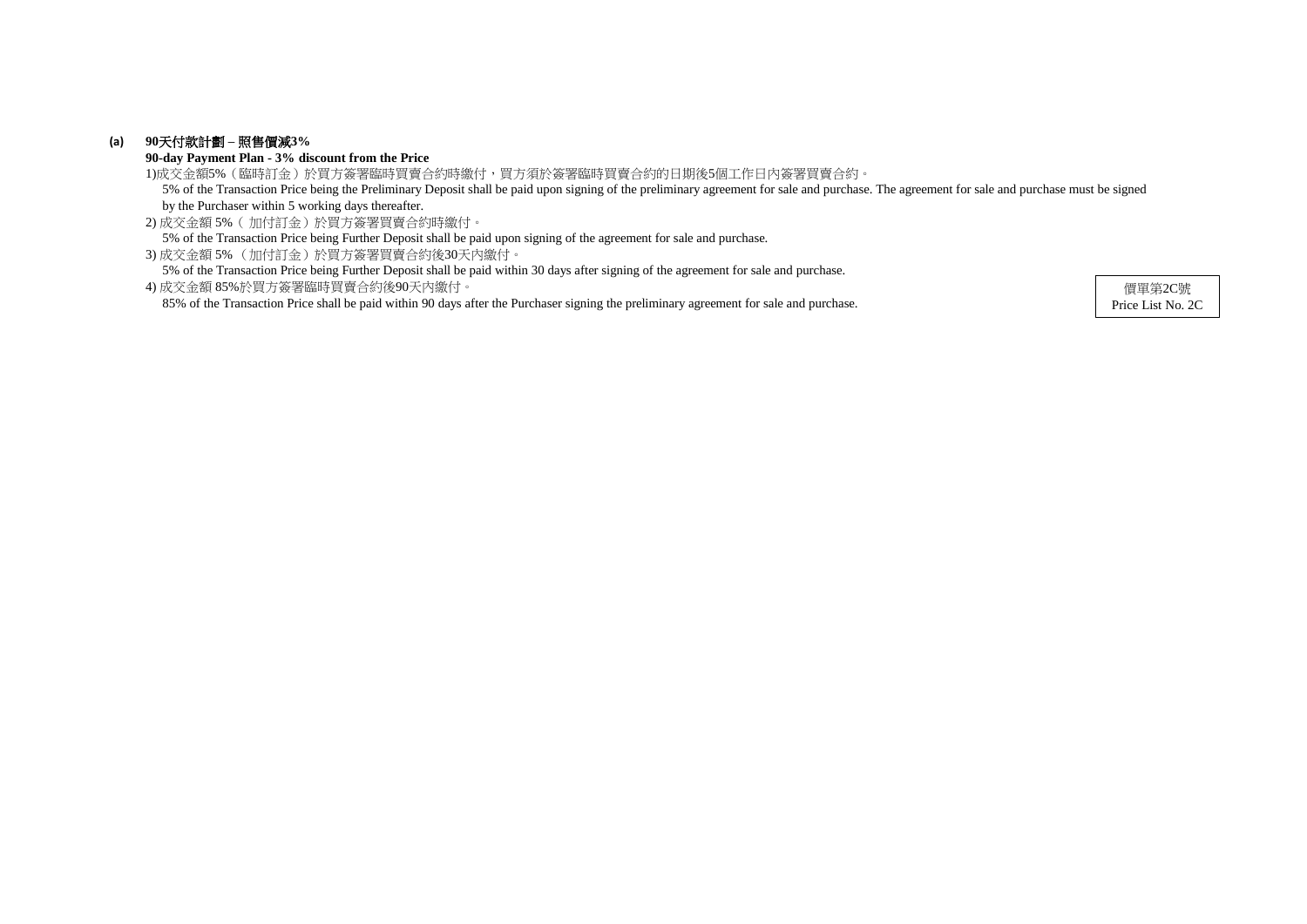### **(b)** 「升級備用按揭貸款」付款計劃 **-** 照售價

#### **Advanced Mortgage Plan - the Price**

(此優惠只適用於個人買家 This offer is only applicable to purchaser(s) who is individual)

1)成交金額5%(臨時訂金)於買方簽署臨時買賣合約時繳付,買方須於簽署臨時買賣合約的日期後5個工作日內簽署買賣合約。

- 2) 成交金額 5%( 加付訂金)於買方簽署買賣合約時繳付。
- 5% of the Transaction Price being Further Deposit shall be paid upon signing of the agreement for sale and purchase.
- 3) 成交金額 5% (加付訂金)於買方簽署買賣合約後30天內繳付。
- 5% of the Transaction Price being Further Deposit shall be paid within 30 days after signing of the agreement for sale and purchase.
- 4) 成交金額 85%於買方簽署臨時買賣合約後90天內繳付。

85% of the Transaction Price shall be paid within 90 days after the Purchaser signing the preliminary agreement for sale and purchase.

#### 買方可向「大鴻輝財務有限公司」或賣方相聯公司申按揭貸款以作購買有關住宅物業的融資,惟買方必需遵守下列按揭條款:

The Purchaser can apply for a mortgage loan from "Tai Hung Fai Finance Limited" or the Vendor's associated company for the purpose of financing the purchase of the relevant residential property subject to the following conditions of the mortgage:

1) 貸款額不高於樓價之85%,並以有關住宅物業的第一押記作為抵押。

Interest on the mortgage loan will be calculated at 2.75% below the Hong Kong Dollar Prime Rate (P-2.75% p.a.) (currently P=5.25%) as quoted by Bank of East Asia ("the Hong Kong Dollar Prime Rate") from time to time for the first 36 months and thereafter at the Hong Kong Dollar Prime Rate (P% p.a.) and subject to fluctuation.

The loan amount shall not exceed 85% of the Transaction Price and shall be secured by a first legal charge over the relevant residential property.

All legal documents of the mortgage shall be prepared and handled by the solicitors designated by the Vendor or its associated company and all relevant legal costs and disbursements shall be borne by the Purchaser solely.

2) 貸款年期不可超過20年。

The maximum term of repayment of the mortgage loan shall not exceed 20 years.

3) 買方須於提款日起息供分期。

Purchaser(s) will have to pay monthly instalments and interest will be accrued starting from the day of drawdown.

4) 首36個月之按揭之利率按東亞銀行不時提供之港元最優惠利率(後稱"最優惠利率")減2.75%(P-2.75% p.a.)(現時P=5.25%)計算,其後全期按最優惠利率 (P% p.a.) 計算,利率浮動。

Purchaser(s) shall complete the purchase of the residential property and fully pay the Transaction Price of the residential property irrespective of whether the mortgage loan is granted or not.

5) 貸款額、年期及利率以「大鴻輝財務有限公司」或賣方相聯公司最終決定為準。

Mortgage loan, tenor and interest rate are subject to final determination of "Tai Hung Fai Finance Limited" or the Vendor's associated company.

6) 所有按揭之法律文件必須由賣方或其相聯公司指定之律師行辦理,買方須負責支付一切有關之律師費用及雜費。

7) 賣方保留批核按揭之權利。

The Vendor reserves the right to decide whether or not to approve the mortgage loan.

8) 按揭貸款受其他條款及細則約束。

The above offers are subject to final terms and conditions.

9) 不論有關的按揭貸款獲批與否,買方仍須完成購買該住宅物業及全數繳付該住宅物業的樓價。

 5% of the Transaction Price being the Preliminary Deposit shall be paid upon signing of the preliminary agreement for sale and purchase. The agreement for sale and purchase must be signed by the Purchaser within 5 working days thereafter.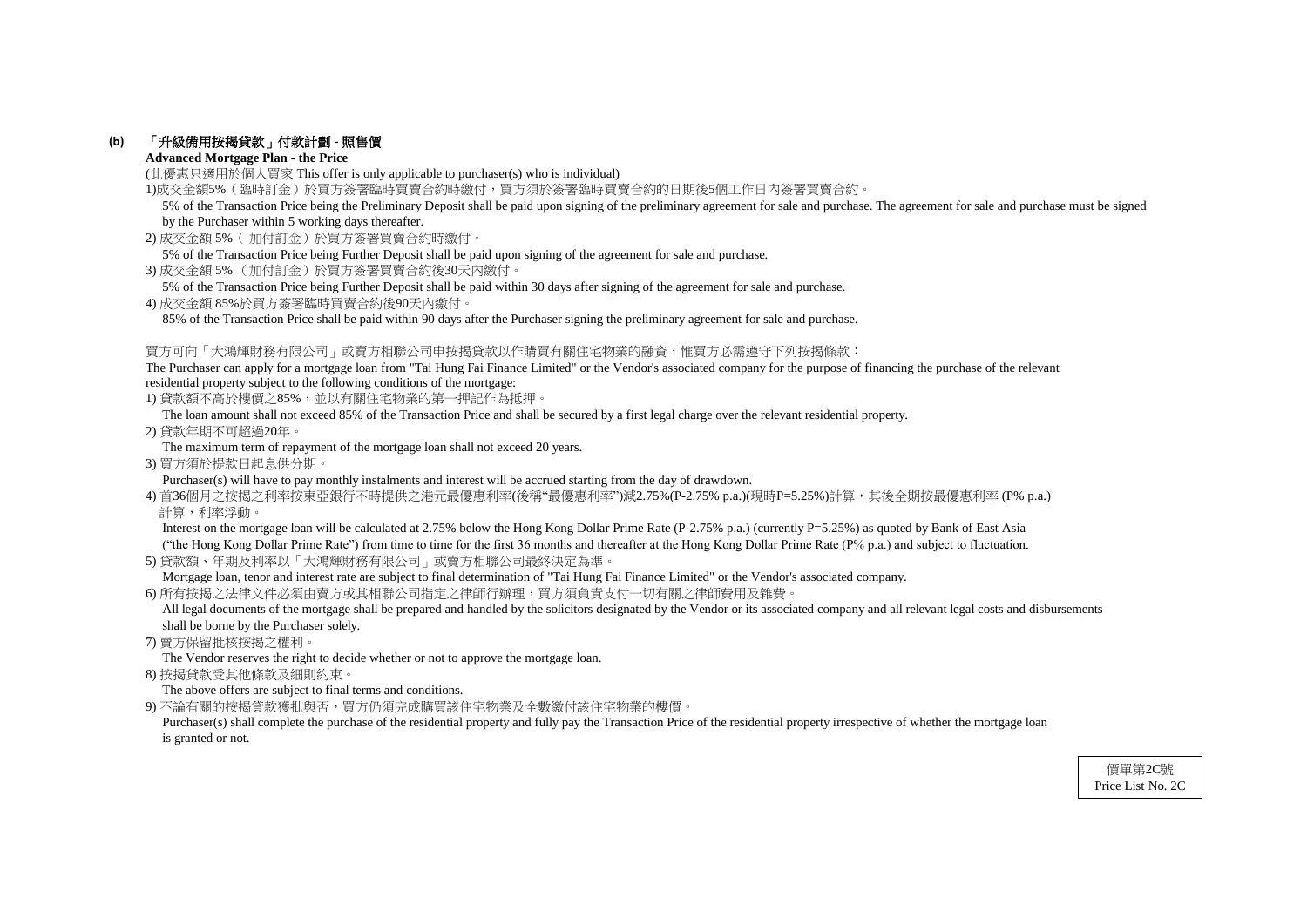- (4)(ii) 售價獲得折扣的基礎 Basis on which any discount on the Price is available
- (a) 請參閱4(i)(a)。 Please refer to  $4(i)(a)$ .
- (b) 「從價印花稅津貼」優惠 "Subsidy of Ad Valorem Stamp Duty" Benefit. 買家可獲額外4.25%售價折扣優惠作為「從價印花稅津貼」優惠。 An extra 4.25% discount from the Price would be offered to the purchasers as the "Subsidy of Ad Valorem Stamp Duty" Benefit.
- (4)(iii) 可就購買該項目中的指明住宅物業而連帶獲得的任何贈品、財務優惠或利益 Any gift, or any financial advantage or benefit, to be made available in connection with the purchase of a specified residential property in the development

如果買家購買有關住宅物業於此價單第二部份標上"\*"之單位,賣方首次發售發展項目住宅車位時將優先邀請所有該等買家按賣方公佈之售價認購一個住宅車位。買家需於賣方作 出認購邀請時賣方所訂時限決定是否購買住宅車位及簽署相關買賣合約,逾時作棄權論。此優惠視乎發展項目住宅車位供應而定,售完即止。將發展項目住宅車位要約出售與 否及何時出售,以及要約條款,概由賣方全權決定。詳情以相關交易文件條款作準。

以下贈品、財務優惠或利益由賣方提供及只適用於臨時買賣合約中列明之買方。 The following gift, financial advantage or benefit are offered by the Vendor and are applicable only to the Purchaser specified in the preliminary agreement for sale and purchase.

- (a) 請參閱4(i)(b)。 Please refer to 4(i)(b).
- (b) 住宅停車位優惠

Offer of Residential Parking Space:

When the Vendor first launches the sale of the Residential Carparking Spaces in the Development, purchasers of those residential properties marked with a "\*" in Part 2 of this price list will be invited to apply for the purchase of one such Residential Carparking Space (on such price as the Vendor prescribes) before the Residential Carparking Spaces in the Development are made available for purchase by other persons. Each such purchaser must decide whether to purchase one such Residential Carparking Space and must enter into a relevant agreement for sale and purchase within the period as prescribed by the Vendor when the Vendor makes the invitation, failing which that purchaser will be deemed to have given up the benefit. This benefit is subject to the availability of the Residential Carparking Spaces in the Development. The decision as to whether and when to make offer to sell any Residential Carparking Spaces and the terms of such offer are subject to the absolute discretion of the Vendor. This benefit is subject to the terms and conditions of the relevant transaction documents.

The Purchaser of Unit B on 23/F of the Development will be provided with the existing decoration, furniture and chattels at the residential property ("existing decoration") free of charge. No warranty, maintenance or representation whatsoever is given by the Vendor or any person on behalf of the Vendor in any respect regarding the existing decoration. In particular, no warranty, maintenance or representation whatsoever is given as to the condition of the existing decoration in future. The residential property together with the existing decoration will be delivered to the Purchaser upon completion on as "as-is", "the then as-is" and "where-is" condition. The Purchaser should arrange his/its own experts and professionals to fully check and inspect the existing decoration before purchasing the residential property. In any event, no objection or requisitions whatsoever shall be raised by the Purchaser in respect of the existing decoration. (價單第2C號

#### (c) 送贈裝修優惠

Free Decoration Offer

購買本發展項目的23樓B單位之買方,可免費獲贈該住宅物業現有之裝修、傢俱和物件(『現有裝修』)。賣方或其代表不會就現有裝修作出任何保證、保養或 陳述,更不會就其將來狀況作出任何保證、保養或陳述。於成交日該住宅物業將連同現有裝修以『現狀』、『屆時之現狀』及『所在位置』交予買方。買方應於購買該 住宅物業前先安排其委任之專家及專業人員全面檢查現有裝修。任何情況下,買方不得就現有裝修提出任何異議或質詢

Price List No. 2C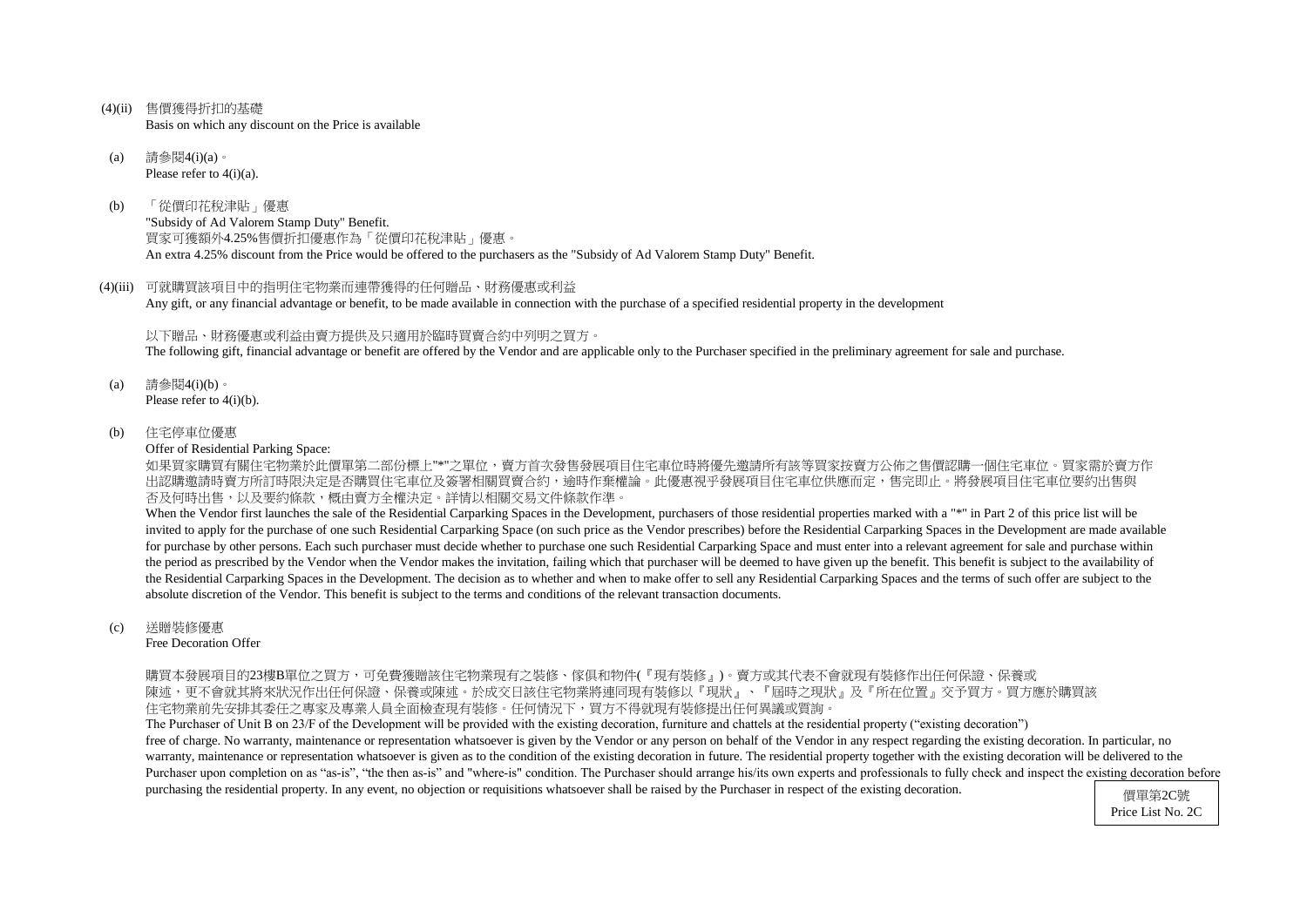#### (d) 為於B2層商舖優惠

#### Offer of Shop on B2/F

is as follows: Purchasers will be invited to apply for the purchase of one Shop on B2/F, the priority of purchase will be according to the sequence of specified unit sold in this Price List. The Price of each such Shop

買家可按於本價單售出的指明住宅單位先後次序揀選及購買本項目為於B2層商舖一個,商舖售價如下:

買家需於賣方作出認購邀請時賣方所訂時限決定是否購買商舖及簽署相關買賣合約,逾時作棄權論。此優惠視乎發展項目商舖供應而定,售完即止。將發展項目的商舖要約出售 與否及何時出售,以及要約條款,概由賣方全權決定。詳情以相關交易文件條款作準。

Each such purchaser must decide whether to purchase one such Shop and must enter into a relevant agreement for sale and purchase within the period as prescribed the Vendor when the Vendor makes the invitation, failing which that purchaser will be deemed to have given up the benefit. This benefit is subject to the availability of the Shops in the Development. The decision as to whether and when to make offer to sell any Shops and the terms of such offer are subject to the absolute discretion of the Vendor. This benefit is subject to the terms and conditions of the relevant transaction documents.

#### 1. 如買方選用賣方指定之代表律師作為買方之代表律師處理其買賣合約及轉讓契,賣方同意為買方支付買賣合約及轉讓契兩項法律文件之律師費用(不包括雜費,雜費須由 買方支付)。

2. 如買方選擇另聘代表律師為買方之代表律師處理其買賣合約及轉讓契,買賣雙方須各自負責其有關買賣合約及轉讓契兩項法律文件之律師費用及雜費。 If the Purchaser chooses to instruct his/her own solicitors to act for him/her in relation to the agreement for sale and purchase and the assignment, each of the Vendor and Purchaser shall pay his/her own solicitors' legal fees and disbursements in respect of the agreement for sale and purchase and the assignment.

#### (4)(iv) 誰人負責支付買賣該項目中的指明住宅物業的有關律師費及印花稅

Who is liable to pay the solicitors' fees and stamp duty in connection with the sale and purchase of a specified residential property in the development

| Floor            | Shop | Price       | Floor          | Shop     | Price    |
|------------------|------|-------------|----------------|----------|----------|
| 樓層               | 商舖   | 售價          | 樓層             | 商鋪       | 售價       |
| HK\$338,000<br>9 |      |             | 27             | HK\$280, |          |
| B <sub>2</sub>   | 13   | HK\$338,000 | B <sub>2</sub> | 30       | HK\$280, |
|                  | 15   | HK\$338,000 |                | 32       | HK\$280, |
|                  | 23   | HK\$388,000 |                |          |          |
|                  | 25   | HK\$388,000 |                |          |          |
|                  | 26   | HK\$280,000 |                |          |          |
|                  |      |             |                |          |          |

| hop      | Price       | Floor          | Shop | Price       |
|----------|-------------|----------------|------|-------------|
| 鏥        | 售價          | 樓層             | 商鋪   | 售價          |
| <b>Q</b> | HK\$338,000 |                | 27   | HK\$280,000 |
| 13       | HK\$338,000 | B <sub>2</sub> | 30   | HK\$280,000 |
| 15       | HK\$338,000 |                | 32   | HK\$280,000 |

If the Purchaser appoints the Vendor's solicitors to act for him/her in relation to the agreement for sale and purchase and the assignment, the Vendor agrees to bear the Purchaser's legal cost of the agreement for sale and purchase and the assignment (excluding the disbursements which shall be paid by the Purchaser).

#### 3. 買方須支付一概有關臨時買賣合約、買賣合約及轉讓契之印花稅(包括但不限於任何買方提名書或轉售的印花稅、任何從價印花稅、額外印花稅、買家印花稅及任何與過期 繳付任何印花稅的有關罰款、利息及附加費用)。

All stamp duty on the preliminary agreement for sale and purchase, the agreement for sale and purchase and the assignment (including but not limited to any stamp duty on any nomination or sub-sale, any ad valorem stamp duty, special stamp duty, buyer's stamp duty and any penalty, interest and surcharge, etc. for late payment of any stamp duty) will be borne by the Purchaser.